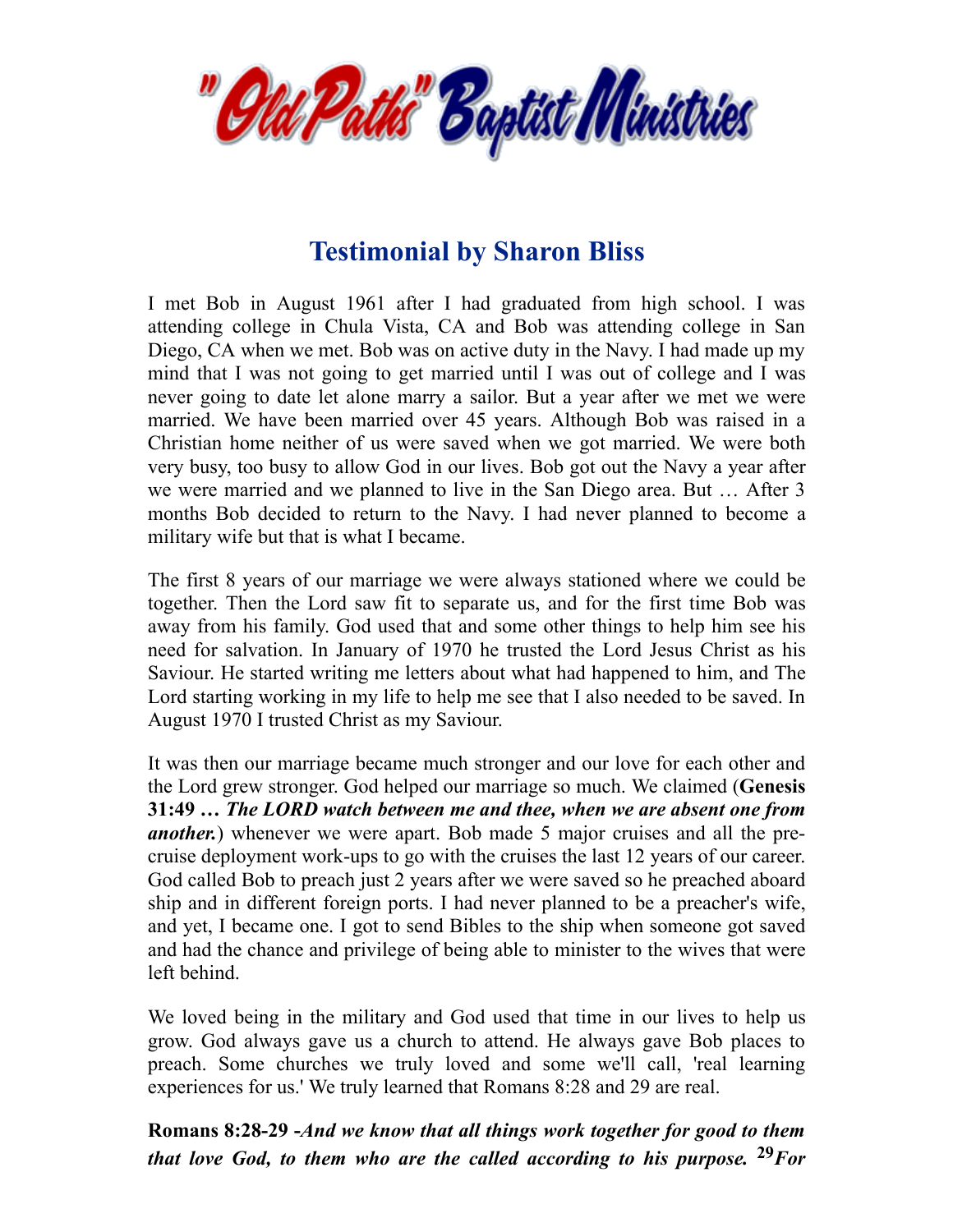# *whom he did foreknow, he also did predestinate to be conformed to the image of his Son, that he might be the firstborn among many brethren.*

We learned as a husband and wife and family to adjust and trust the Lord.

**Proverbs 3:5-6** *Trust in the LORD with all thine heart; and lean not unto thine own understanding.* **6** *In all thy ways acknowledge him, and he shall* direct thy paths. We are now living in our 18<sup>th</sup> home and are in our 10<sup>th</sup> church.

I thank the Lord that He saved Bob first. I saw such a change in his life, and I can truly say he does live what he preaches. In 1972 (We had been saved about 2 years), when we were stationed in Atlanta, Ga. Bob was very busy in the Navy and the church we attended so I decided that I was being terribly neglected and that I was going to pack my bags and our two children and go back to CA. So when Bob got home one night I told him my plans. He did not get angry he just said, "I tell you what lets go in and pray and if you still want to leave then we will talk about it." We are still together. God is still teaching me many things. It is easy for us military wives to become very independent and self-reliant rather than relying on the Lord. It is an area I have to work on all the time.

In 1982, God worked things out for us to get out of the Navy and go to Bible College. I certainly never planned to become a Pastor's wife but after a few years of preparation, that is what I became. So for over 14 years I learned a lot more. Once again through some difficult and some great times we grew closer to the Lord. So I have been a preacher's wife for 38 years and can truly say God has never failed us or forsaken us. Don't ever give up on your marriage or forsake the Lord.

There are some things I have learned and would like to share with you:

# **There Are Some Real Pitfalls In Marriage**

1. **Over spending can be a real problem and is one of the most common problems in marriage.**

Always discuss your spending and family budget with your husband. Do not get caught up in spending money that you don't have. Finances can cause lots of stress in a marriage. (*Sometimes, military wives have to learn how to manage finances in a hurry*)

2. **An out of order house can cause a lot of stress and friction.**

Be a domestic engineer and don't let your home be neglected. Take advantage of the many helps that are available to you today, books, magazines, TV home shows, and other ladies' ideas.

3. **Discussing your family problems with others and not your own husband.**

Don't discuss your personal problems with others. You and your husband discuss them and work them out together. As my husband teaches, have "*bylaws for the in-laws*." We mother-in-laws need to learn to let go, and let God teach our children once they are married. We need to be available not a meddler. If you feel that you need help or counsel, go to your pastor first for advice.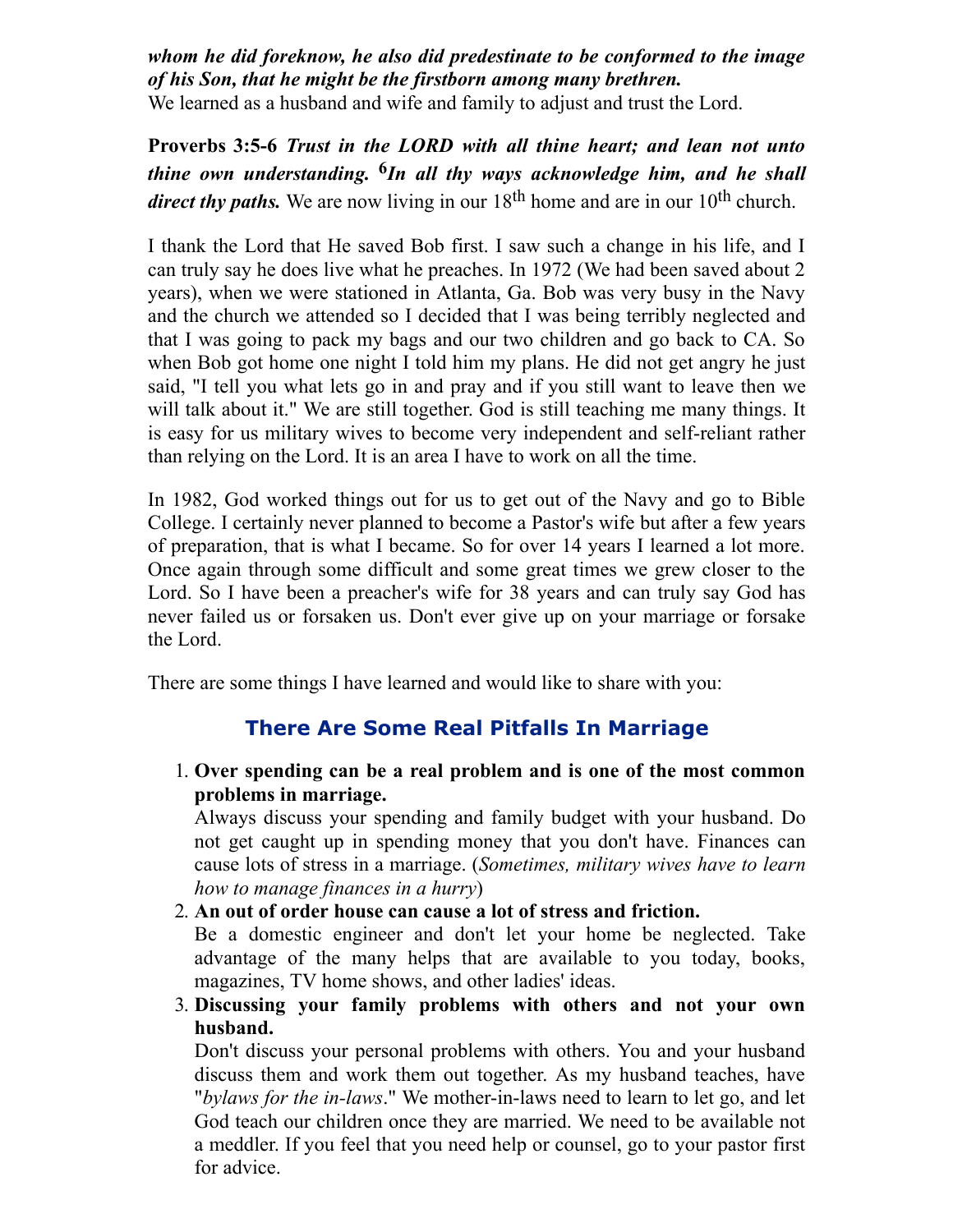#### 4. **Keep your selves pretty for our husbands.**

Ladies our husbands see and have contact with lots of other women today. Do your best to stay attractive for your husband. You can be clean, hair fixed and attractive when he comes home.

5. **Disagreements in disciplining our children.**

Do not undermine your husband with the discipline of your children. Discuss your discipline plan together privately and do not ever let your children know you do not agree with your husband in some area. You need a united front when raising children. It does not matter weather they are adopted, stepchildren, grandchildren or children naturally born to you they all come with a sin nature and will do what is necessary to get what they want. Don't put your children above your husband. This is an area that can cause real problems in a marriage.

# **Some Other Things We Have Learned**

1. HAVE AND KEEP A FORGIVING SPIRIT. God has taught me to work on having a forgiving spirit.

**Colossians 3:13** *Forbearing one another, and forgiving one another, if any man have a quarrel against any: even as Christ forgave you, so also do ye.* Ladies don't ever go to bed angry with your husband. Whatever the problem is it always seems much bigger in the morning if it is not resolved the night before. Don't let the devil get a victory!!!!!!!

**Ephesians 4:26** *Be ye angry, and sin not: let not the sun go down upon your wrath:*

2. **BECOME A WIFE AND HOMEMAKER FOR THE LORD.** It can get tiresome to clean each week and then when you look around the house needs cleaning again. I learned to claim Col.3:17 and clean the toilet or floor or whatever for the Lord. **Colossians 3:17** *And whatsoever ye do in word or deed, do all in the name of the Lord Jesus, giving thanks to God and the Father by him.*

Use a timer, set it when doing laundry and get your clothes right out of the dryer. Fold them and put them away quickly, and you will save yourself time and energy. My husband is really good about helping me if I need help. But, he had to learn that it is still manly if he helps his wife. In our parent's generation men just did not do household chores. Today our society teaches women don't need to do household chores if they work out of the home. Ladies, men still like a neat home. It does not have to be spotless but clean and homey. The Bible still says we are to be keepers at home. **Titus 2:5** *To be discreet, chaste, keepers at home, good, obedient to their own husbands, that the word of God be not blasphemed.*

Use that timer, set it and have everyone in your family work for just one hour and you will be surprised how much you will get accomplished. It is